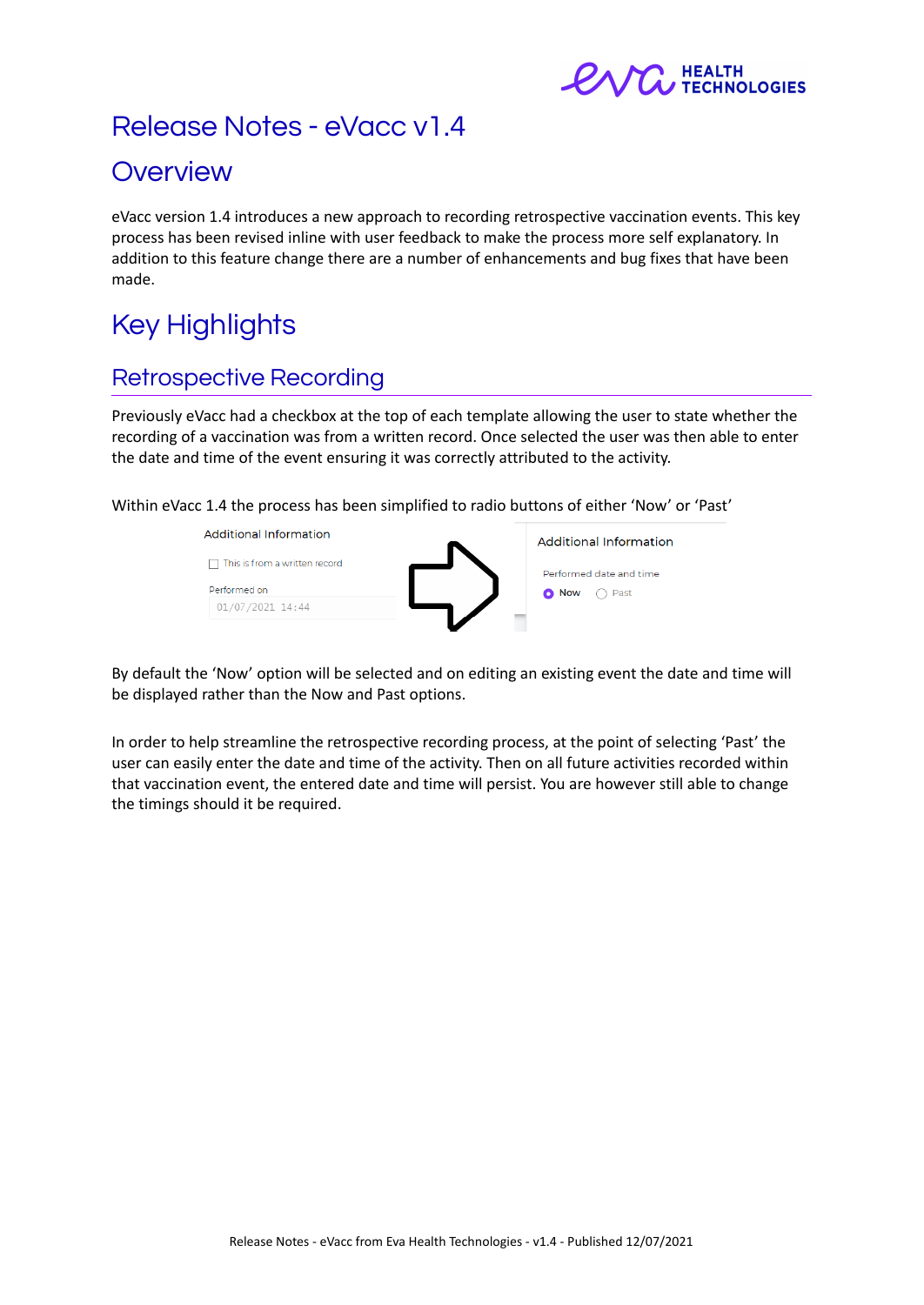

# Other Changes

## Clinical Screening

## EF-1487 New Clinical Screening Questions

Inline with the change in specification the screen questions have been uplifted. The changes were mainly regarding the specific wording rather than fundamental changes of questions. In addition the warning text has also been updated where a patient returning for a second vaccine indicates that they experienced an itchy skin sensation during the previous dose.

### EF-1335 Unexpected validation error on "Care Setting Type"

When editing a screening & consent record that was generated within a previous release, there was a possibility of being presented with a warning regarding care settings. This issue has been addressed within this release.

## General

### EF-1452 Whitespace is allowed in notes field in frontend but not backend

An issue has been corrected whereby users were entering a single space character into the notes field and attempting to save the form. The validation applied within the saving process does not allow a note field to only contain whitespace. Both the entry and saving process have now been synchronised to ensure that all data able to be entered into a field will be captured and saved within the solution.

### EF-1396 Update contact details to ATOS ones in password reset email

The initial account creation email that is sent to all users has been updated to now include the details of the National Vaccination Service Desk which is the first point of call for any issue encountered.

## EF-1387 Add ATOS contact details to help section

The help section within the eVacc application has been updated to also include the latest contact information for the National Vaccination Service Desk which is maintained by ATOS.

### EF-934 Order of Card-Clusters in Journal not consistent

We have reviewed the ordering of the journal cards to ensure that they remain in chronological order. This is now achieved by working through each individual event and identifying the most recent activity. This is then used to enforce the ordering of the cards within the patient journal.

## User Management

### EF-1037 Can make user search send empty string

It has been identified that it was possible to cause a server error when registering a new user by performing an email search with no value entered. This has now been corrected within this release.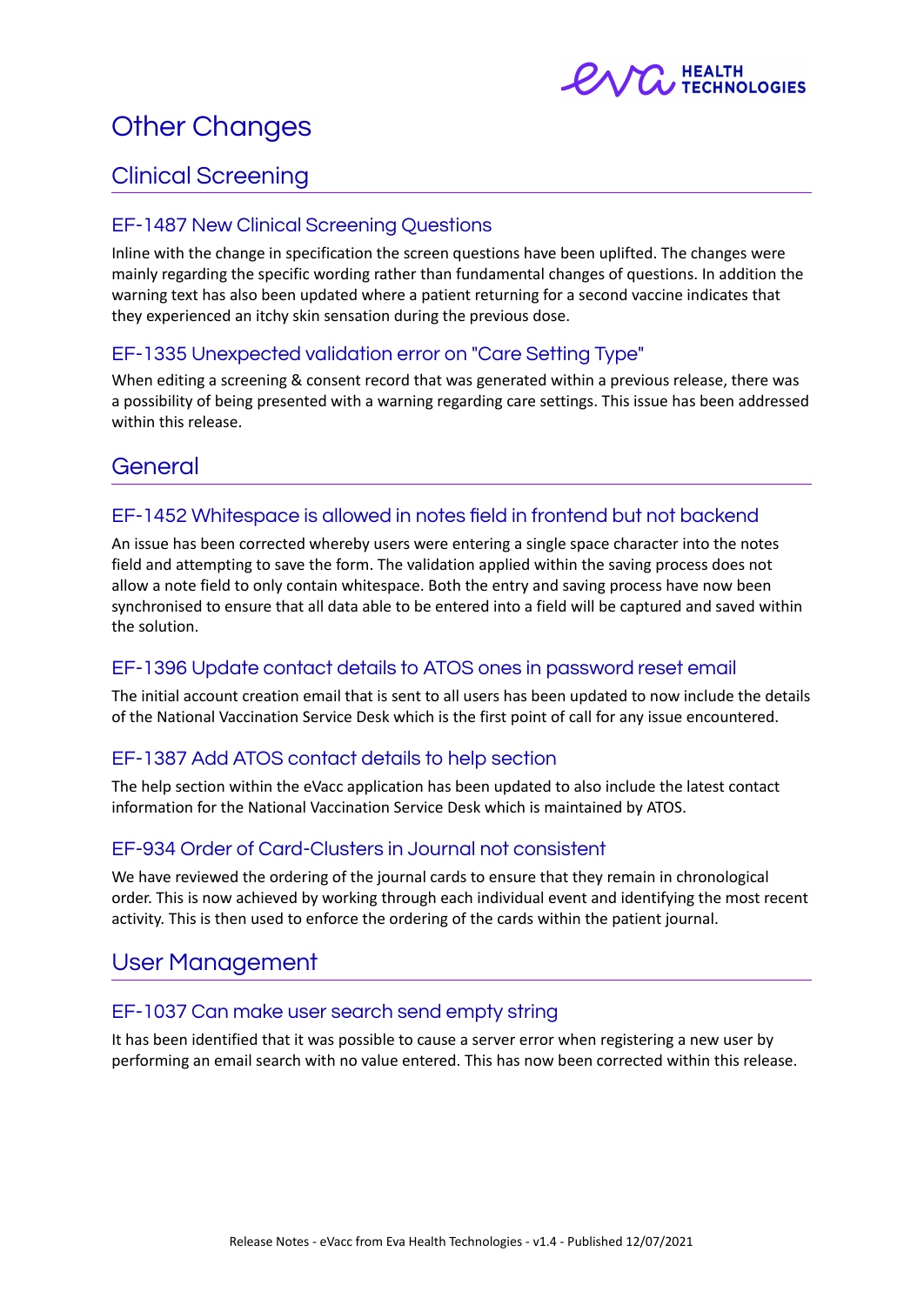

## BSA Claim Generation

## EF-1405 Use the active RE10 ODS relationship for BSA payment centre

An update has been made to the algorithm used to determine the billing practice when raising a BSA claim. Historically the process used to utilise the first defined relationship of type RE10 (which signifies the billing party). As of this release the process will now utilise additional date information to be able to determine the correct billing organisation should this change within a PCN setting.

## Batch Management

### EF-1389 Batch editing doesn't use the historical AMPP metadata

It had been identified internally that should a vaccination type no longer be made available that existing batches would not be rendered correctly when attempting to edit them. This has now been corrected and the correct information is presented on screen as expected.

## EF-1451 Unable to add batch due to batch number restrictions

In the recently published "COVID-19 Vaccination - Vaccine specific information for suppliers of PoC systems v1.0", suppliers were required to enforce strict batch-number validation rules to protect against the incorrect input of data when entered manually. It was subsequently noted that these rules were too restrictive for Pfizer vaccines, where there are vaccines currently in use that do not meet these rules. Therefore, batch number validation has been slightly relaxed to accommodate these other batches in use.

## **Registration**

## EF-1338 Can trigger an empty PDS search on patient registration

If when registering a patient using only the NHS Number and the patient was not found, clicking the PDS Search button without making any modification would lead to a server error message being displayed. This has now been corrected within this release to no longer allow the server error to be experienced.

### EF-1464 Trailing space at end of patient name in manually registered patient breaks schema

This bug presented itself when locally registering a patient that cannot be found on a Spine PDS. During the registration process, if the first name or family name were suffixed with a training whitespace, then this would be accepted within the user interface, but subsequently rejected by the back-end database schema. The user would be presented with the warning "Unable to process request, please refresh your page and try again" and the patient registration would not be completed. This has now been resolved.